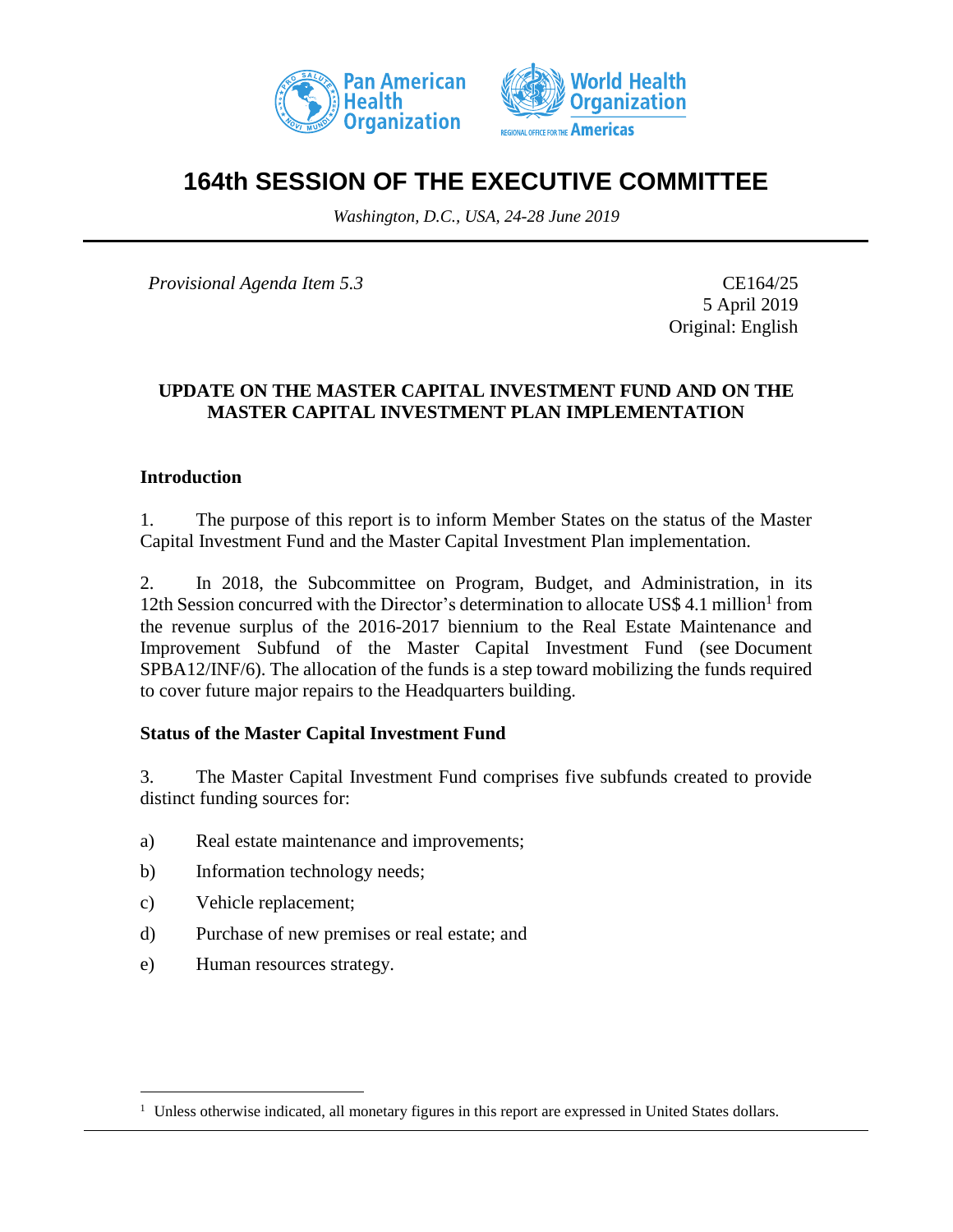4. As of 31 December 2018, the available budgetary fund balances in these subfunds were:

| a)           | Real Estate Maintenance and Improvement Subfund | $$15,645,606^2$ |
|--------------|-------------------------------------------------|-----------------|
| b)           | <b>Information Technology Subfund</b>           | \$577,509       |
|              | c) Vehicle Replacement Subfund                  | $$309,404^3$    |
| $\mathbf{d}$ | Revolving Strategic Real Estate Subfund         | \$95,058        |
|              | e) Human Resources Strategy Subfund             | \$555,566       |

5. In addition, the Reserve for the Master Capital Investment Fund, established in 2007 in accordance with Resolution CSP27.R19, has a budgetary fund balance of \$4.0 million as of 31 December 2018, of which the Director may allocate up to \$2.0 million during the biennium to one or more of the MCIF subfunds.

### **Situation Analysis**

6. During 2018, PAHO allocated funds from the MCIF to implement several projects in PAHO country office owned and rented properties. The annex to this document reports total funds expended for these projects during 2018. The Vehicle Replacement Plan was implemented using the Vehicle Replacement Subfund.

7. Following the analysis of the Condition Assessment Survey of the Washington, D.C Headquarters building (CE156/24, Rev.1), the following security enhancements have been implemented: *a)* upgrading closed-circuit television (CCTV) systems; *b)* creating a security control room; and *c*) overhaul maintenance on all external doors. The project assessment and design for turnstile installation to strengthen pedestrian access infrastructure has been implemented.

### **Action by the Executive Committee**

8. The Executive Committee is invited to take note of this report and provide any recommendations it deems appropriate.

Annex

<sup>2</sup> Includes revenue from PAHO real estate leases in the amount of \$989,550.63, and from the Revenue Surplus in the amount of \$4,061,337.10 (Document SPBA12/10).

<sup>3</sup> Includes revenue from the sale of PAHO vehicles in the amount of \$200,399.35 as follows: Belize, \$8,088.50; Bolivia, \$19,050.03; Brazil, \$4,385.72; Colombia, \$25,126.00; Guatemala, \$22,690.51; Guyana, \$25,593.70; Haiti, \$37,406.56; Jamaica, \$18,473.60; Mexico, \$21,304.07; Panama, \$10,120.00; and Trinidad and Tobago, \$8,160.66.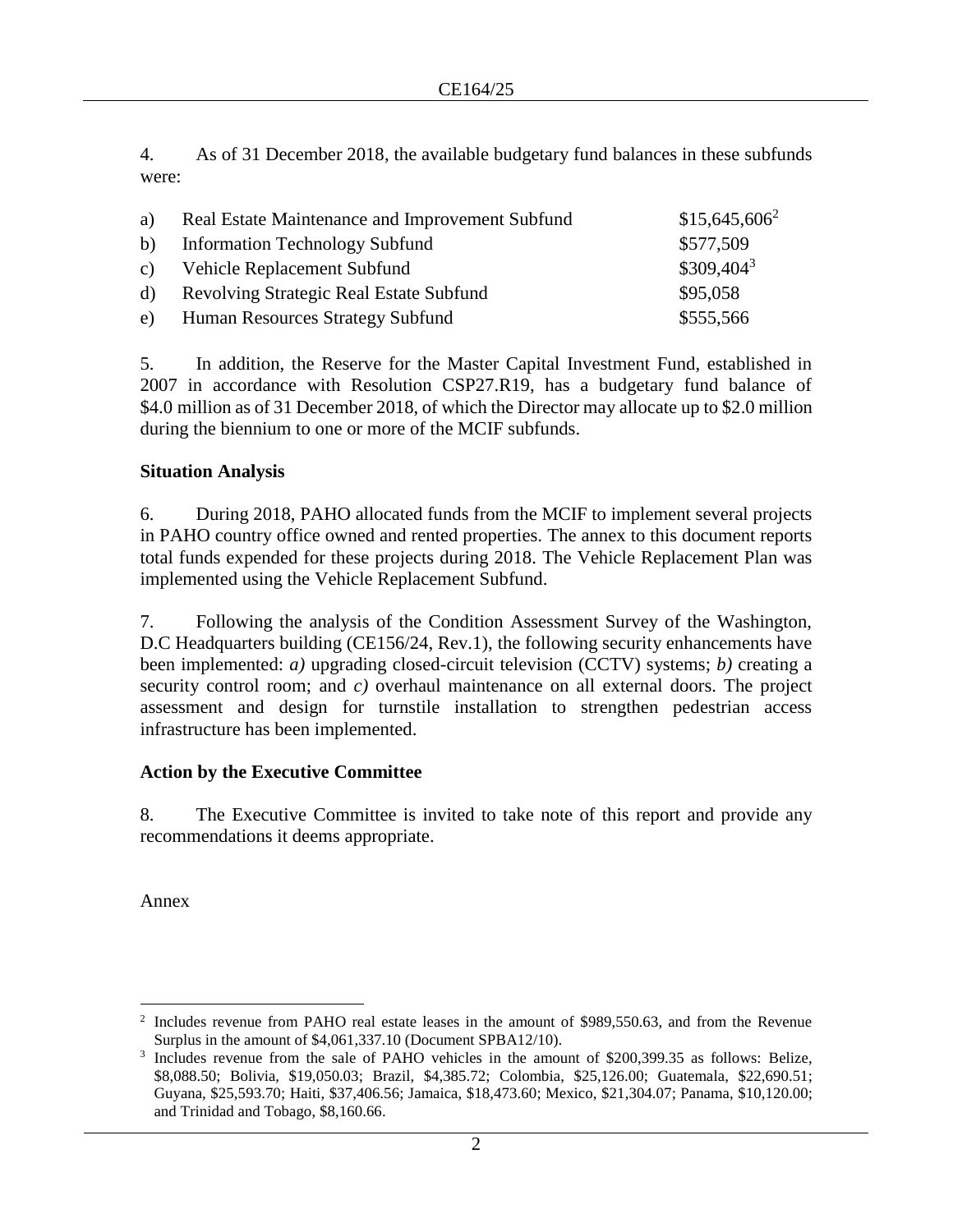#### **Annex**

### **Master Capital Investment Fund Real Estate Maintenance and Improvement Subfund Projects implemented in 2018**

(as of 31 December 2018)

(in U.S. Dollars)

| <b>Location</b>                                                                      | <b>Description</b>                                                                                                                                                                                                                                                | <b>Total</b>              |
|--------------------------------------------------------------------------------------|-------------------------------------------------------------------------------------------------------------------------------------------------------------------------------------------------------------------------------------------------------------------|---------------------------|
| Headquarters,<br>Washington, D.C.                                                    | 10th-floor renovation<br>1st-floor renovation (security upgrades)<br>Building systems/electromechanical systems renovation<br>Floor-by-floor renovation (3-9)<br>Property leasing                                                                                 | 1,118,477.70              |
| <b>Brazil</b>                                                                        | Replacement of uninterruptible power system (UPS)                                                                                                                                                                                                                 | 4,210.56                  |
| <b>Honduras</b>                                                                      | Relocation of PWR-Honduras office <sup>1</sup>                                                                                                                                                                                                                    | 33,761.34                 |
| Office of the<br><b>Eastern Caribbean</b><br><b>Countries and</b><br><b>Barbados</b> | Replacement of fire detection system and improvement of<br>security system                                                                                                                                                                                        | 30,221.73                 |
| Peru                                                                                 | Replacement of water distribution system and installation of<br>sump pump<br>Roof repairs and railing repairs<br>Replacement of uninterruptible power system (UPS) equipment in<br>server room<br>Installation of environmental and maintenance management system | 124,995.04                |
| <b>Trinidad and</b><br><b>Tobago</b>                                                 | Upgrade of security radio communication system <sup>2</sup>                                                                                                                                                                                                       | 15,700.00                 |
| <b>Uruguay</b>                                                                       | Renovation of the conference room, restrooms and lighting system<br>(consultancy fees during the design phase) $3$                                                                                                                                                | 4,774.69                  |
| Venezuela                                                                            | Waterproofing repairs to roofs<br>Electrical repairs and replacement of air conditioner in server<br>room and closed-circuit television (CCTV) system<br>Replacement of façade                                                                                    | 11,980.29                 |
| <b>Total</b>                                                                         |                                                                                                                                                                                                                                                                   | 1,344,121.35 <sup>4</sup> |

<sup>&</sup>lt;sup>1</sup> Approved by the PAHO Infrastructure and Investment Committee (PIIC) per ad-hoc request of the country office on 16 September 2018.

<sup>&</sup>lt;sup>2</sup> Approved by the PIIC per ad-hoc request of the country office on 26 June 2017.

<sup>&</sup>lt;sup>3</sup> Approved by the Director of the Department of General Services Operations (GSO) per ad-hoc request of the country office on 11 June 2018.

<sup>4</sup> Excludes accrued expense in the amount of \$86,319.59.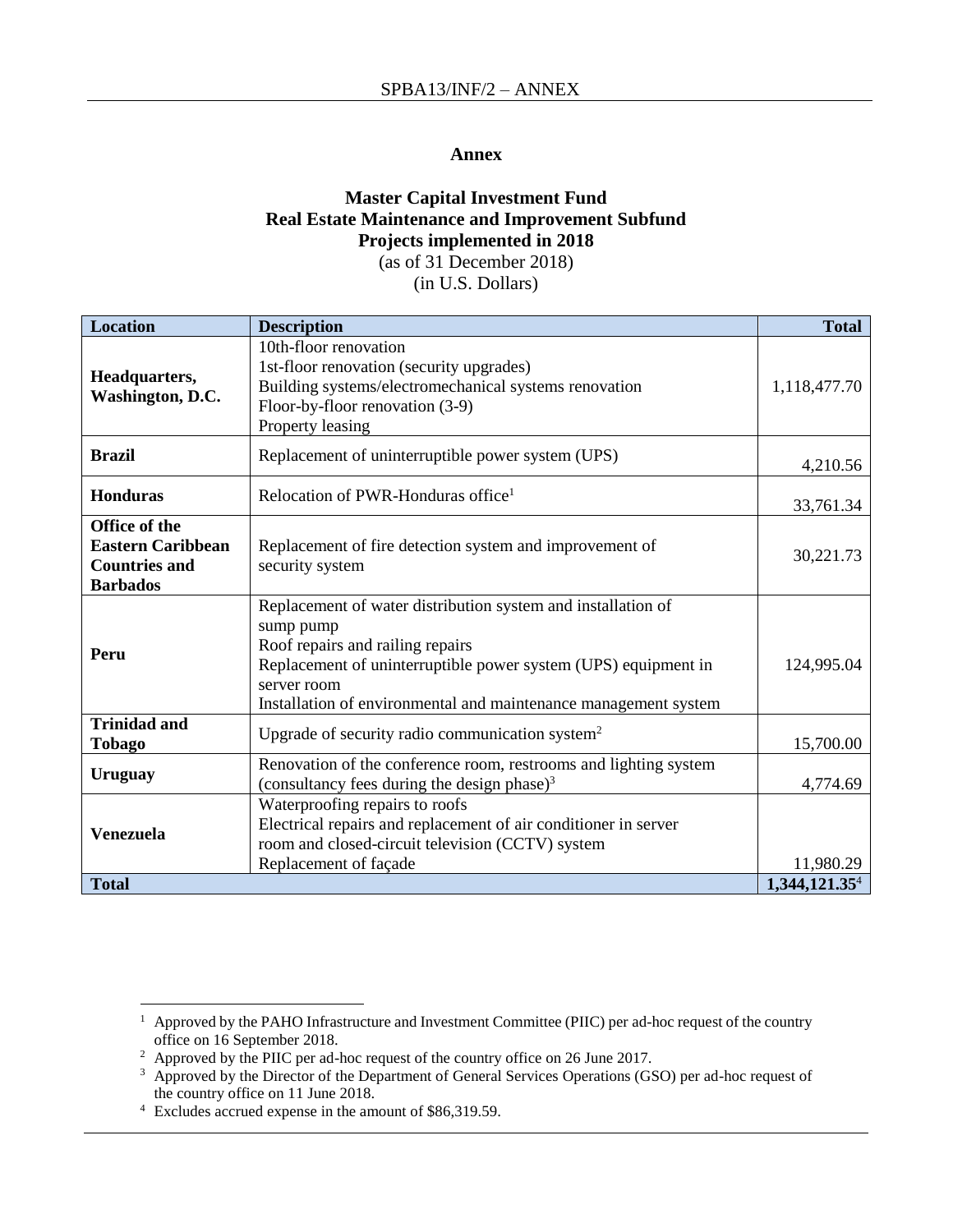# **Master Capital Investment Fund Information Technology Subfund Projects implemented in 2018**

(as of 31 December 2018)

(in U.S. Dollars)

| Location        | <b>Description</b>                                               | <b>Total</b> |
|-----------------|------------------------------------------------------------------|--------------|
| Headquarters,   | Implementation of the Information Technology Strategy:           | $5,357.45^5$ |
| Washington D.C. | maintenance of internet connectivity in Country Offices (Brazil, |              |
|                 | Guyana, Paraguay and Uruguay)                                    |              |

## **Master Capital Investment Fund Vehicle Replacement Subfund Projects implemented in 2018**

(as of 31 December 2018)

(in U.S. Dollars)

| Location                   | <b>Description</b>          | <b>Total</b>           |
|----------------------------|-----------------------------|------------------------|
| <b>Belize</b>              | Vehicle replacement (one)   | 40,000.00              |
| Colombia                   | Vehicle replacement (one)   | 35,500.62              |
| <b>Costa Rica</b>          | Vehicle replacement (two)   | 52,212.75 <sup>6</sup> |
| <b>Ecuador</b>             | Vehicle replacement (one)   | 12,990.007             |
| <b>Guatemala</b>           | Vehicle replacement (three) | 94,050.00              |
| Guyana                     | Vehicle replacement (one)   | 67,406.208             |
| <b>Mexico</b>              | Vehicle replacement (one)   | 27,521.81              |
| <b>Nicaragua</b>           | Vehicle replacement (two)   | 74,881.77              |
| Panama                     | Vehicle replacement (two)   | 60,369.58              |
| Peru                       | Vehicle replacement (one)   | 25,798.00              |
| <b>Trinidad and Tobago</b> | Vehicle replacement (one)   | 37,322.28              |
| <b>Total</b>               |                             | 528,053.01             |

<sup>&</sup>lt;sup>5</sup> Excludes accrued expense in the amount of \$5,115.11.

<sup>6</sup> The trade-in amount for two vehicles in Costa Rica was \$23,460.80.

<sup>7</sup> The trade-in amount for one vehicle Ecuador was \$30,000.00.

<sup>&</sup>lt;sup>8</sup> This amount includes the cost of a vehicle delivered in 2018 (\$44,053.33) and the remaining balance from a vehicle purchased in 2017 (\$23,352.87).